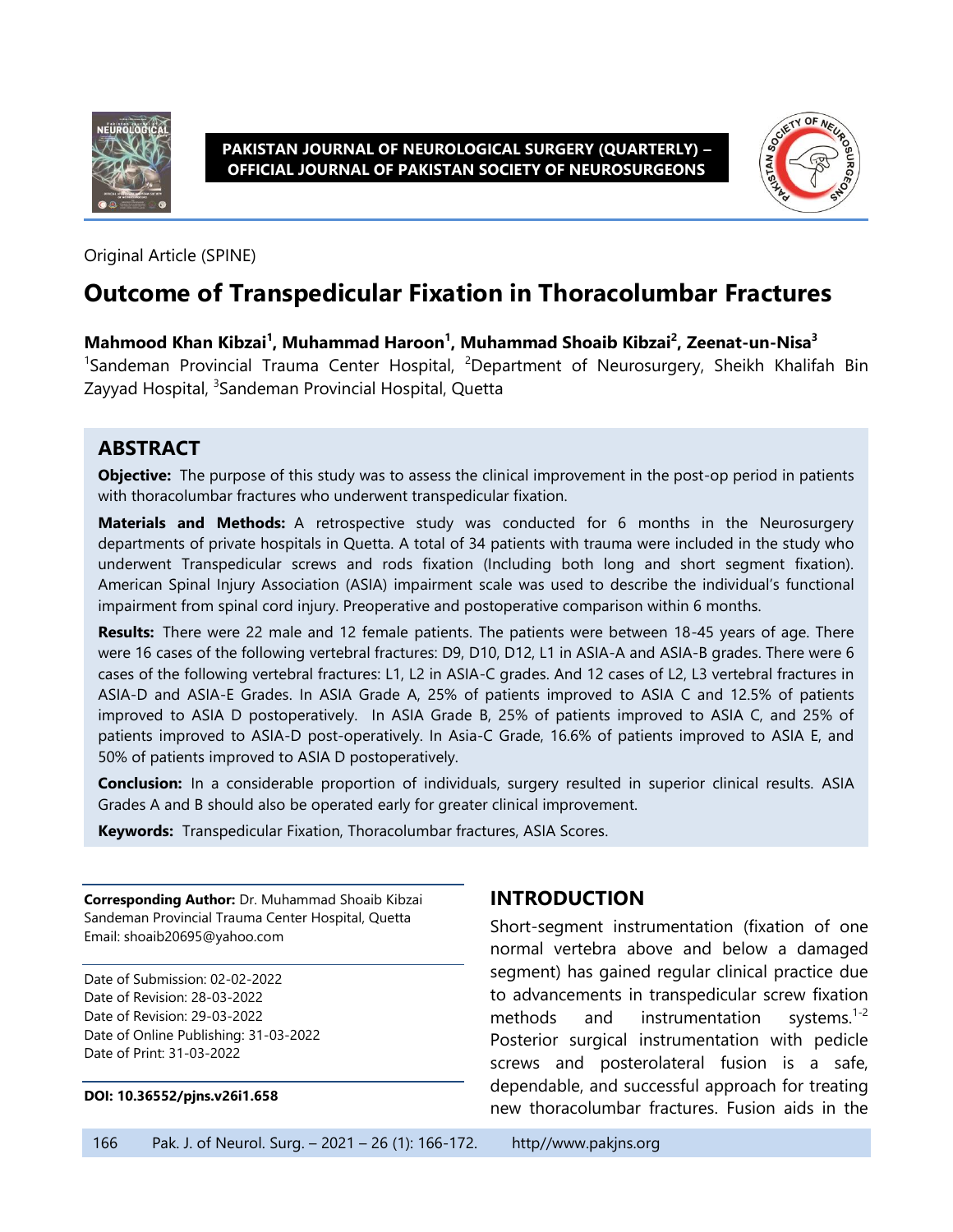reduction of postoperative corrective loss of radiological characteristics. $3$  The use of pedicle screws, which may restrict the range of spinal segments better than hook and wire fixation to minimize soft tissue damage and increase the incidence of synostosis, extends the exceptional functions of pedicle screws indicated by studies. $1,4$ Pedicle screws are beneficial in severe fractures such as fracture-dislocation and can be utilized in both the lumbar and thoracic vertebrae. According to documented sources, the infection rate is around 6%. However, no infection was seen in this research following posterior fixation and synostosis. Patients with thoracic and lumbar segmental fractures who did not have nerve injury fared well with the temporizing techniques. It has also been observed that patients with thoracic and lumbar segmental fractures who did not have nerve injury might return to their normal lives more quickly after undergoing surgical spinal fixation, however, these findings were unrelated to radiographic findings. There was no significant bending of screws or hardware breakage. An early gradual osseous collapse was seen in a paraplegic patient, although there was no increase in discomfort. 5-6 The primary benefit of surgical internal fixation over interim therapies is that early fixation allows patients to be mobile sooner, minimizing nerve damage by supporting the spine. It protects injured structures from external forces while enhancing the potential of neurological problems being restored and damaged structures being replaced with suitable internal fixation techniques. Treatments based on postures should be sufficient, and patients should be able to move after regaining stability through long-term relaxation.<sup>7-9</sup> A study found that the incidence of intraoperative complications and post-operative fatigue failures of transpedicular screw-rod devices is directly related to the experience of the surgeon performing the surgery, so these procedures should be performed by only well-trained and spineoriented surgeons.<sup>10</sup> The goal of this study was to

evaluate postoperative clinical improvement in patients with thoracolumbar fractures who had transpedicular fixation.

# **MATERIALS AND METHODS**

A retrospective study was conducted for 6 months in Neurosurgery departments of private settings (Yaseen hospital, Sultan Tareen hospital, and Akram hospital) in Quetta. Ethical review permission was taken before the conduction of the study. A total of 34 patients were included in the study.

# **Inclusion Criteria**

Trauma cases included road traffic accidents and falls from heights. A total of 34 patients with trauma were included in the study who underwent transpedicular screw and rod fixation (including both long and short segment fixation).

# **Exclusion Criteria**

We excluded patients with osteoporotic fractures, severe head injuries, TB spine cases, and metastatic spine fractures.

# **Data Collection**

Patients were included as per defined selection criteria along with their informed consent after receiving approval from the hospital ethical committee. American Spinal Injury Association (ASIA) impairment scale was used to describe the individual's functional impairment from spinal cord injury. Preoperative and postoperative comparison within 6 months. A pre-designed proforma was used to record the data. The data was processed in SPSS version 26.0.

# **American Spinal Injury Association (ASIA) Scoring**

Grade A includes complete sensory and motor deficit. Grade B includes complete motor loss and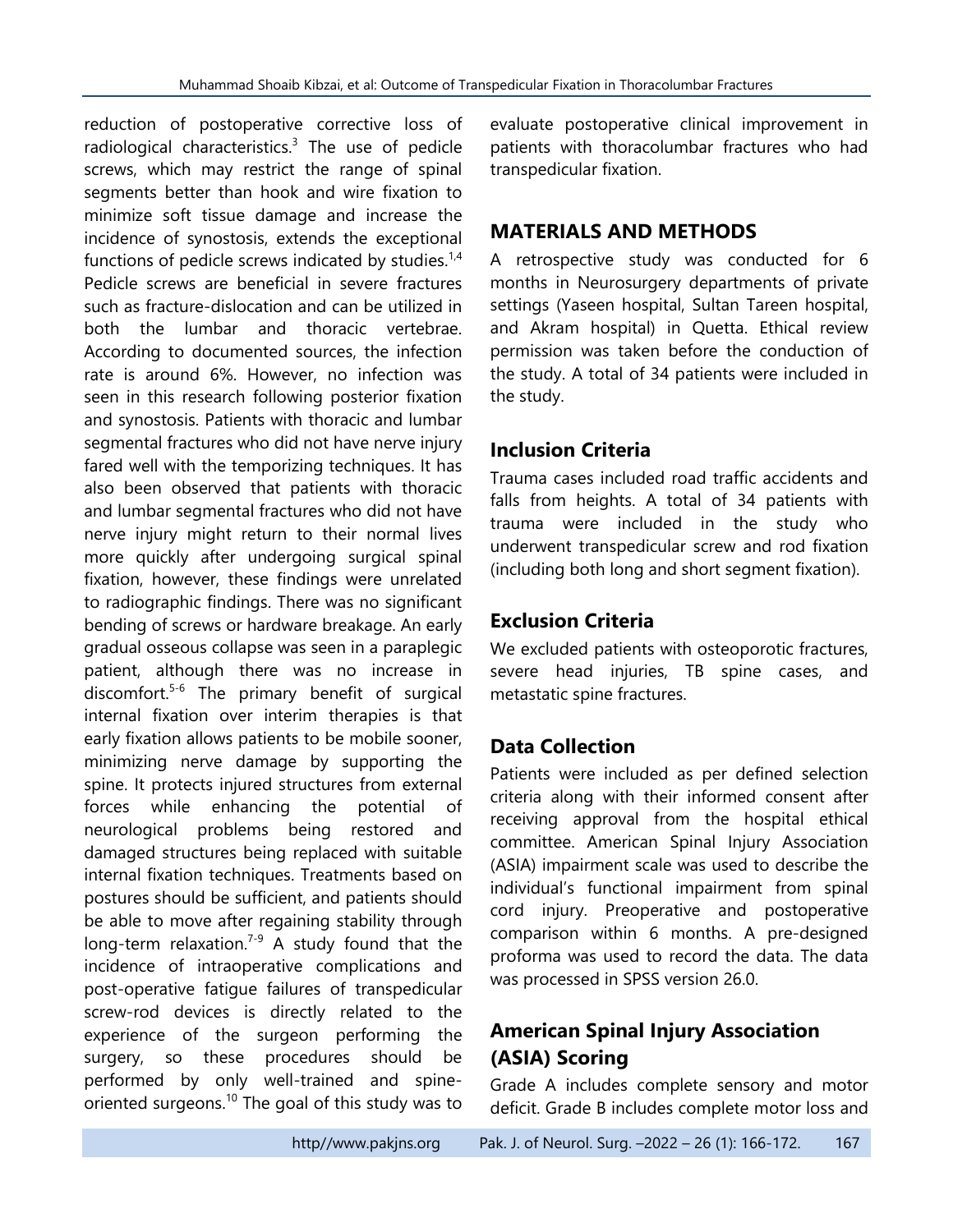incomplete sensory loss. Grade C includes incomplete motor deficit. Less than half of the muscles have muscle grade 3 or less. Grade D includes incomplete motor function. More than half of key muscles have muscle grade 3 or less. Grade E includes normal individuals with no sensory or motor deficits.<sup>11</sup>

#### **Surgical Procedure**

After completing a standard posterior approach on the necessary vertebral levels, the C-arm was used to take lateral and anterior view x-rays of the target level vertebral body pedicles after making pilot hole with pedicle awl. Following that, the pedicle seeker was used to cross the pedicle into the vertebral body using the route of least resistance. A pedicle probe was then utilized to feel for any breaches in the pedicle walls. Holes were redirected when needed. Following that, pedicle screws were placed using fluoroscopic anteroposterior and lateral guidance. Appropriate length rods were connected to the screws. Bone pieces were placed posterolaterally for intervertebral fusion to take place.

#### **RESULTS**

# **Gender & Age Distribution:**

There were 22 male and 12 female patients. The patients were between 18 – 45 years of age.

# **Injuries Pertinent to ASIA Grades**

There were 16 cases of the following vertebral fractures: D9, D10, D12, L1 in ASIA-A and ASIA-B grades. There were 6 cases of the following vertebral fractures: L1, L2 in ASIA-C grades. And 12 cases of L2, L3 vertebral fractures in ASIA-D and ASIA-E Grades.

#### **Outcome**

A total of 8 patients was reported in ASIA Grade A. In this group, 2 (25%) patients improved to ASIA C and 1 (12.5%) patient improved to ASIA D postoperatively. A total of 8 patients was reported in ASIA Grade B. In this group, 2 (25%) patients improved to ASIA C, and 2 (25%) patients improved to ASIA-D post-operatively (See Table 1).

A total of 6 patients were reported in Asia-C Grade. In this group, 1 (16.6%) patient improved to ASIA E, and 3 (50%) patients improved to ASIA D postoperatively. Total 4 patients presented with ASIA Grade D. In this group 4 (100%) patients improved to ASIA E post-operatively. Total of 8 patients presented in ASIA Grade E. In this group, patients remained in the ASIA E group (See Table 1).

#### **Complications**

Bedsores were reported in 10 patients, screw breakage in 2 patients, and wound infection in 7 patients.

# **Radiography**

Fractured D10 vertebral body and spondylolisthesis at the time of admission are shown in Figure 1. Postoperative X-rays show the restoration of the spine after transpedicular screw fixation. See Figure 2.

| <b>Table 1:</b> Post-op improvements in ASIA Scores after $(N = 34)$ . |               |                                               |                |                |                |                |                |  |
|------------------------------------------------------------------------|---------------|-----------------------------------------------|----------------|----------------|----------------|----------------|----------------|--|
|                                                                        | <b>ASIA</b>   | <b>Improvement in ASIA Grades</b><br>$N = 34$ |                |                |                |                |                |  |
|                                                                        | <b>Grades</b> | (Total Patients)                              | <b>Grade A</b> | <b>Grade B</b> | <b>Grade C</b> | <b>Grade D</b> | <b>Grade E</b> |  |
|                                                                        | Grade A       | $N = 8(23.5%)$                                |                |                | 2(25%)         | 1(12.5%)       |                |  |
|                                                                        | Grade B       | $N = 8(23.5%)$                                |                |                | 2(25%)         | 2(25%)         |                |  |
| <b>ASIA Grades</b><br>(at admission)                                   | Grade C       | $N = 6(17.6%)$                                |                |                |                | 3(50%)         | 1 (16.6%)      |  |
|                                                                        | Grade D       | $N = 4(11.7%)$                                |                |                |                |                | 4 (100%)       |  |
|                                                                        | Grade E       | $N = 8(23.5%)$                                |                |                |                |                | 8 (100%)       |  |
|                                                                        |               |                                               |                |                |                |                |                |  |

168 Pak. J. of Neurol. Surg. – 2021 – 26 (1): 166-172. http//www.pakjns.org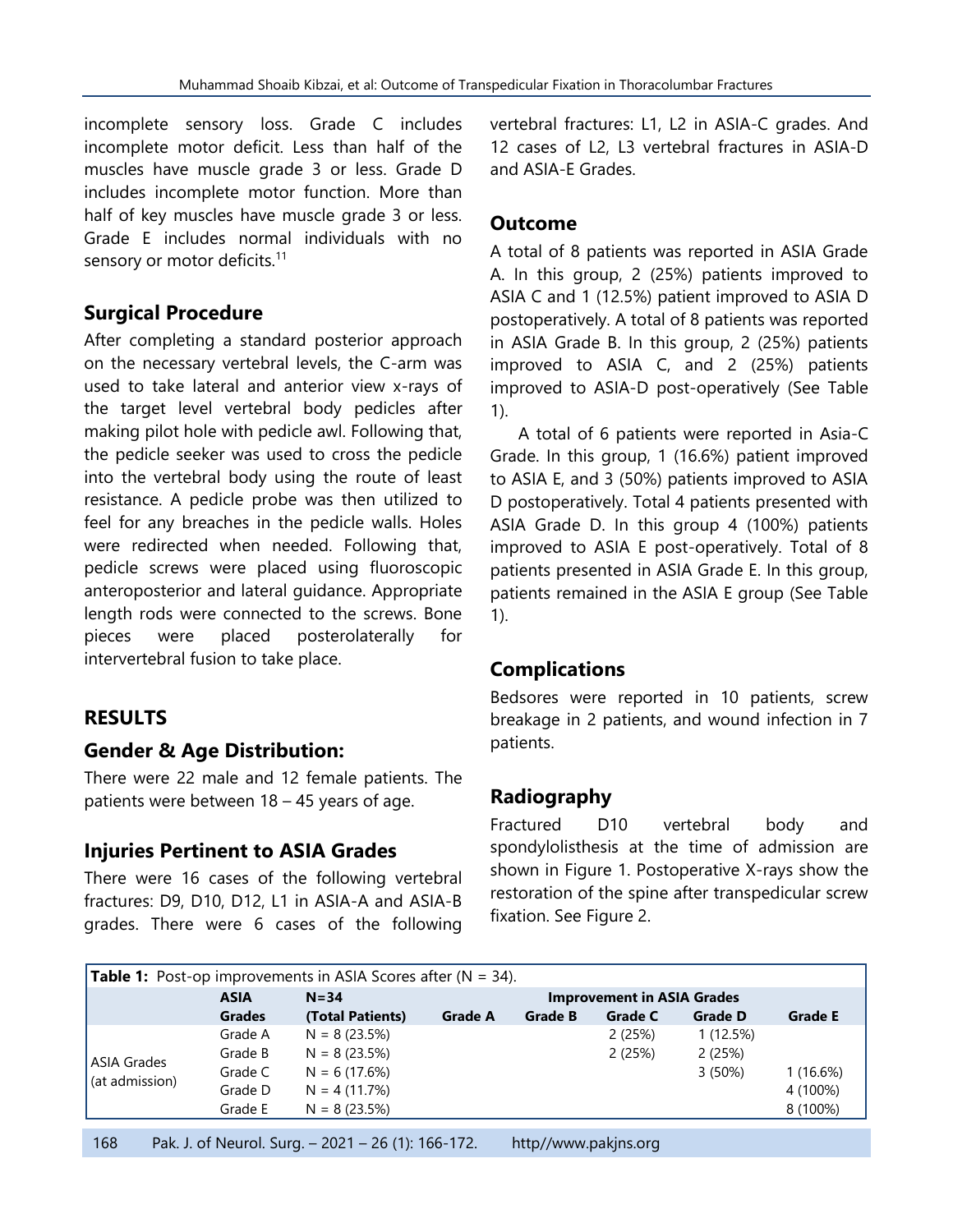

**Figure 1 (Left):** D10 vertebral fracture (pre-operative). **Figure 2 (Right):** D10 vertebral fracture (post-operative). (Images used with patients' permission).

#### **DISCUSSION**

We evaluated the clinical improvement in patients with thoracolumbar fractures who received transpedicular fixation in the post-operative period. Based on the observations drawn from the results, a considerable percentage (12 – 25%) of patients had improved after surgery. As the severity of the deficit decreased (Grade C, D, and E) improvement was seen. Khan et al, <sup>1</sup> presented the surgical results of thoracolumbar fractures treated using short-segment pedicle instrumentation. Although long-term follow-up evaluation is required, the findings of the shortterm follow-up indicate a favorable outcome for short-segment instrumentation. There was no increase in neurological deficiency in any of the patients. The majority of the patients improved to the following grade. Screw failure occurred in eight patients, bedsores in sixteen, and deep vein thrombosis in three. In five of the cases, the screw was misplaced. In eight cases, the wound became infected.<sup>1</sup>

Treatment of thoracolumbar fractures with transpedicular intervertebral bone graft and pedicle screw fixation in injured vertebrae is effective in terms of reconstructing vertebral body height, increasing the stability of the injured vertebrae's anterior and middle columns, and preventing height loss and instrumentation loosening. 13 Single-stage posterior vertebral column excision and internal fixation for old thoracolumbar fracture-dislocations is an effective therapy that allows for full decompression, pain alleviation, deformity correction, and spinal stability restoration. After surgery, all patients had bone fusion and relief from local back discomfort. According to a comprehensive evaluation of 25 studies, the majority of patients experienced less back discomfort after surgery, and the postoperative kyphotic angle was considerably lower than the preoperative kyphotic angle.<sup>14</sup> Wang et al,<sup>15</sup> also reported that the treatment of thoracolumbar fractures with single-segment pedicle screw fixation through the gap of paraspinal muscles may successfully recover the height of the vertebral body, rectify posterior salient, and minimize the fixed segment under the premise of rigorous regulating surgery reasons. When compared to the typical operating approach of double-segment pedicle screw fixation by paraspinal muscle stripping, it may reduce the operation wound and bleed, as well as diminish lumbar and back discomfort. And the most current clinical impact has been met. 15

The use of posterior pedicle screws to treat thoracolumbar burst fractures has grown in popularity. However, it is uncertain if extra segment fixation may enhance clinical and radiological results. The findings of a metaanalysis revealed that when a thoracolumbar burst fracture was treated with posterior pedicle screw fixation, fixing extension was not required. More high-quality randomized controlled studies are still required in the future.<sup>16</sup> In the hands of the greatest spine surgeons, the literature demonstrates a significant incidence of pedicle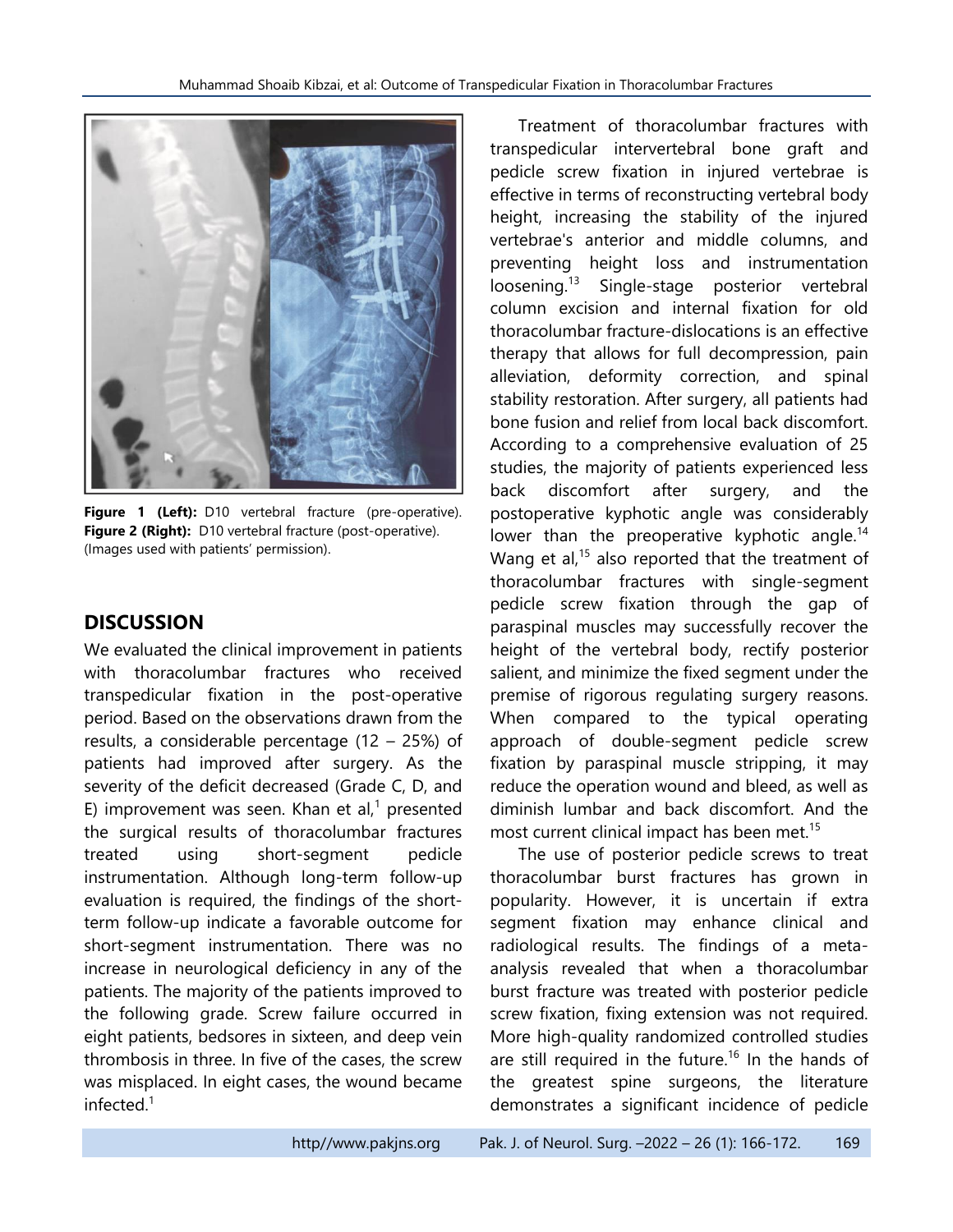screw misplacement but modest clinical consequences. The notion of appropriate screw placements and outcome categorization improves the correlation of pedicle screw evaluation findings with clinical outcomes.<sup>17</sup> The vast majority of thoracolumbar spine fractures are unstable and frequently linked with neurological dysfunction. Because of technological advancements, these fractures are now more commonly handled surgically. Short segment trans-pedicle posterior fixation is beneficial not only for fracture stabilization and anatomical restoration but also for retaining the same over time with good functional results.<sup>18</sup>

In the absence of posterior element integrity, transpedicular screw fixation may provide improved three-column control. Findings show that transpedicular instrumentation is a safe and successful treatment option for unstable thoracic spinal injuries with a proper preoperative radiographic evaluation of the pedicular size and orientation. 19 The use of cervical transpedicular screws resulted in a fairly secure fixation. However, there is still a danger of injuring nerve roots or the vertebral artery when using innovative procedures such as percutaneous screw application or computerized image guidance. This treatment should only be used on carefully selected patients with obvious indications, as well as by highly trained spine surgeons.<sup>20</sup>

Posterior decompression with transpedicular instrumentation may be an alternate therapy option for individuals with less-involved spinal TB, particularly those in the early stages of bone degradation or with minimal kyphosis.<sup>21</sup> The advancement in the surgical treatment of thoracolumbar fractures will assist spinal surgeons in determining the essential operation that will benefit the patients. To treat the fracture, the most appropriate and effective surgical procedure with the least amount of damage should be chosen. The benefits of non-fusion surgical therapy are currently being researched

<sup>22</sup>. Yang et al. reported that the pedicle fixators can restore and repair thoracolumbar fractures, and autograft and allograft bone transplantation is a safe, dependable, and successful procedure.<sup>23</sup>

# **CONCLUSION & RECOMMENDATION**

Surgery resulted in better clinical outcomes in a significant number of patients. ASIA Grades A and B should also be operated on early for greater clinical improvement. Transpedicular fixation is a simple, safe, and successful method. Without problems, patients demonstrated adequate synostosis and effective healing in virtual anatomic alignment. A long-term follow-up assessment is also required.

#### **Limitation**

A sample size of 34 is insufficient to draw a more profound conclusion and therefore, more research in this regard is needed.

#### **REFERENCES**

- 1. Khan AA, Khanzada K, Ayub S, Ali M. Surgical outcome of transpedicular fixation in thoracolumbar fractures. J Ayub Med Coll Abbottabad, 2008; 20 (4): 104-7.
- 2. Jeffrey WP, Joel RL, Eldin EK, Robert WG. Successful Short-Segment Instrumentation and Fusion for Thoracolumbar Spine Fractures A Consecutive 4 1/2-Year Series. Spine, 2000; 25: 1157–69.
- 3. Singh R, Rohilla RK, Kamboj K, Magu NK, Kaur K. Outcome of pedicle screw fixation and monosegmental fusion in patients with fresh thoracolumbar fractures. Asian Spine Journal, 2014; 8 (3): 298.
- 4. Kothe R, Panjabi MM, Liu W. Multidirectional instability of the thoracic spine due to iatrogenic pedicle injuries during transpedicular fixation: a biomechanical investigation. Spine, 1997; 15; 22 (16): 1836-42.
- 5. Roy-Camille R, Saillant G, Salgado V. Osteogenesis of thoracolumbar spine fractures with metal plates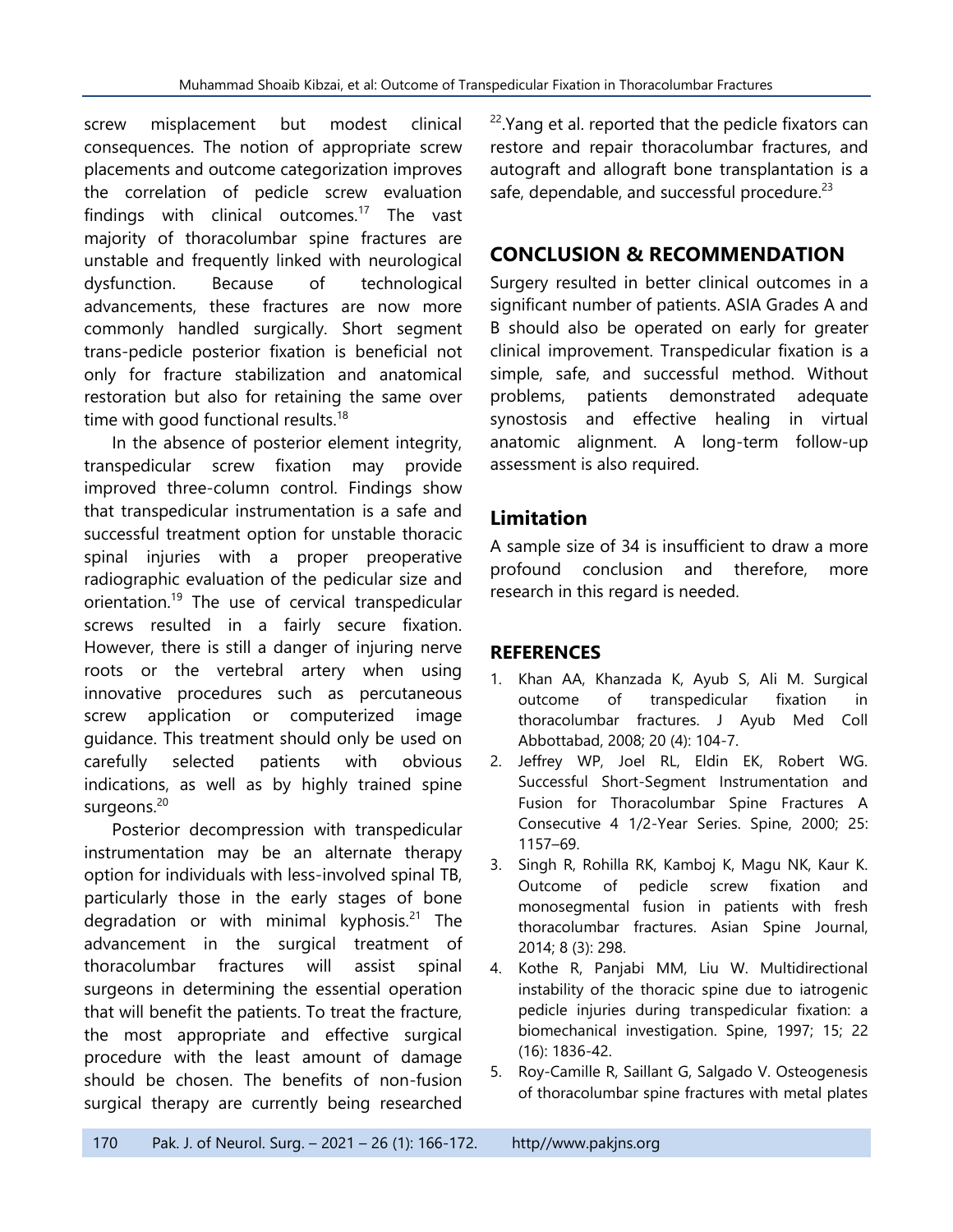screwed through the vertebral pedicle. Reconstr Surg Traumatol. 1976; 15: 2–16.

- 6. Dorr LD, Harvey JP, Nickel VL. Clinical review of the early stability of spine injuries. Spine, 1982; 7: 545– 53.
- 7. Been HD, Bouma GJ. Comparison of two types of surgery for thoraco-lumbar burst fractures: combined anterior and posterior stabilisation vs. posterior instrumentation only. Acta Neurochirurgica. 1999; 141 (4): 349-57.
- 8. Bradford DS, Akbarnia BA, Winter RB, Seljeskog EL. Surgical stabilization of fracture and fracture dislocations of the thoracic spine. Spine, 1977; 2 (3): 185-96.
- 9. Frankel HL, Hancock DO, Hyslop G, Melzak J, Michaelis LS, Ungar GH, Vernon JD, Walsh JJ. The value of postural reduction in the initial management of closed injuries of the spine with paraplegia and tetraplegia. Spinal Cord, 1969; 7 (3): 179-92.
- 10. Hashem S, Abdelbar A, Ibrahim H, Habib MA, Abdel-Monem A, Hamdy H. Review of Device and Operator Related Complications of Transpedicular Screw Fixation for the Thoracic and Lumbar Regions. Egyptian Journal of Neurology, Psychiatry & Neurosurgery, 2012; 49 (4).
- 11. American Spinal Injury Association. Worksheet International standards for neurological classification of spinal cord injury (ISNCSCI); Revised version November 2015. [Internet] Available from:

[http://asia-](http://asia-spinalinjury.org/information/downloads/)

[spinalinjury.org/information/downloads/.](http://asia-spinalinjury.org/information/downloads/) Accessed March 2022.

- 12. Han W, Zhong-li G, Jin-Cheng W, Ying-Pu L, Peng X, Rui J, Jun W. Pedicle screw placement in the thoracic spine: a comparison study of computerassisted navigation and conventional techniques. Orthopedics, 2010; 33 (8).
- 13. Li Q, Liu Y, Chu Z, Chen J, Chen M. Treatment of thoracolumbar fractures with transpedicular intervertebral bone graft and pedicle screws fixation in injured vertebrae. Zhongguo Xiufu Chong Jian waike za zhi= Zhongguo Xiufu Chongjian Waike Zazhi = Chinese Journal of Reparative and Reconstructive Surgery, 2011; 25 (8): 956-9.
- 14. Tang HZ, Xu H, Yao XD, Lin SQ. Single-stage

posterior vertebral column resection and internal fixation for old fracture–dislocations of thoracolumbar spine: a case series and systematic review. European Spine Journal, 2016; 25 (8): 2497- 513.

- 15. Wang RY, Hua YJ, Chen JH, Chai JL, Shao LF, Zhao JF. Single-segment pedicle screw fixation for the treatment of thoracolumbar fractures through the gap of paravertebral muscles. Zhongguogu Shang = China Journal of Orthopaedics and Traumatology, 2012; 25 (1): 42-6.
- 16. Aly TA. Short segment versus long segment pedicle screws fixation in management of thoracolumbar burst fractures: meta-analysis. Asian Spine Journal, 2017; 11 (1): 150.
- 17. Upendra BN, Meena D, Chowdhury B, Ahmad A, Jayaswal A. Outcome-based classification for assessment of thoracic pedicular screw placement. Spine, 2008; 33 (4): 384-90.
- 18. Khare S, Sharma V. Surgical outcome of posterior short segment trans-pedicle screw fixation for thoracolumbar fractures. Journal of Orthopaedics, 2013; 10 (4): 162-7.
- 19. Yue JJ, Sossan A, Selgrath C, Deutsch LS, Wilkens K, Testaiuti M, Gabriel JP. The treatment of unstable thoracic spine fractures with transpedicular screw instrumentation: a 3-year consecutive series. Spine, 2002 15; 27 (24): 2782-7.
- 20. Kast E, Mohr K, Richter HP, Börm W. Complications of transpedicular screw fixation in the cervical spine. European Spine Journal, 2006; 15 (3): 327- 34.
- 21. Lee SH, Sung JK, Park YM. Single-stage transpedicular decompression and posterior instrumentation in treatment of thoracic and thoracolumbar spinal tuberculosis: a retrospective case series. Clinical Spine Surgery, 2006; 19 (8): 595-602.
- 22. Peng J, Xu J. Research progress in surgical treatment of thoracolumbar fracture. Zhongguoxiu fu Chong Jian waike za zhi= Zhongguo Xiufu Chongjian Waike Zazhi = Chinese Journal of Reparative and Reconstructive Surgery, 2009; 23 (12): 1506-9.
- 23. Yang X, Huo H, Xiao Y, Xing W, Zhao Y, Fu Y. Pedicle screw fixation and allograft bone in posterior spinal fusion for treatment of thoracolumbar vertebral fractures. Zhongguoxiu fu